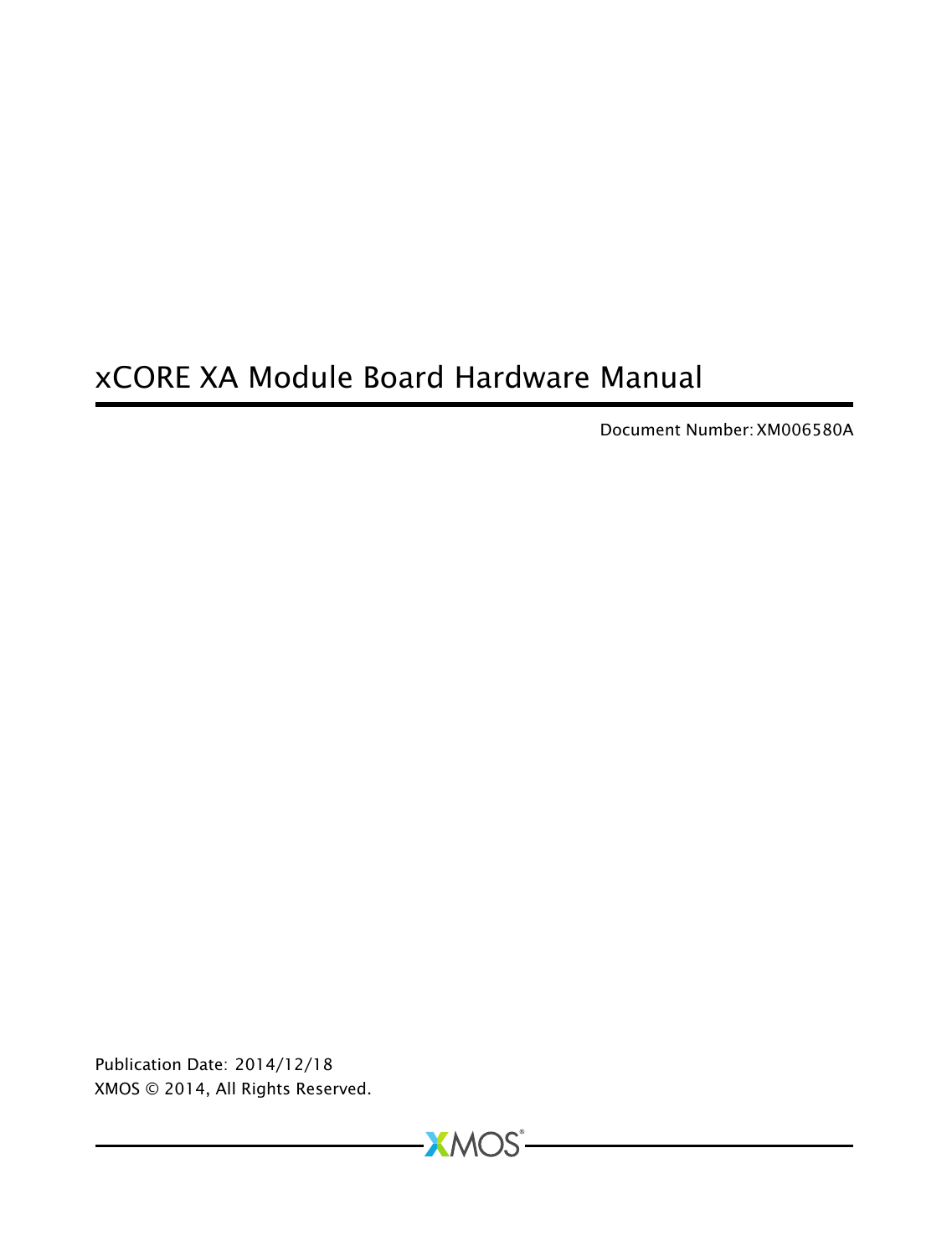#### SYNOPSIS

This document pertains to the REV 2 revision of the xCORE XA Module Board.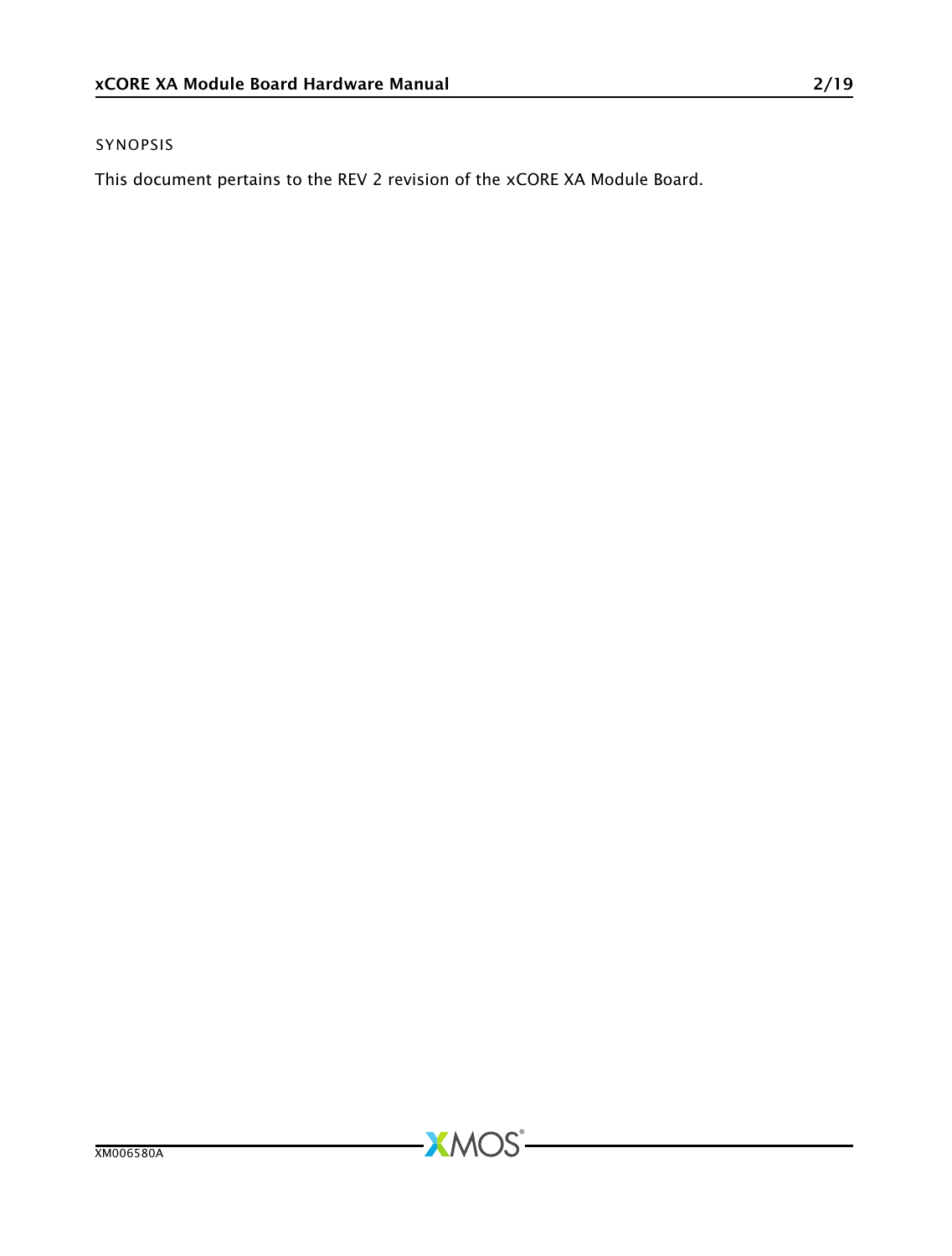## Table of Contents

|                | 1 Overview<br>1.1                              | $\overline{a}$<br>$\overline{4}$ |  |  |  |  |  |
|----------------|------------------------------------------------|----------------------------------|--|--|--|--|--|
|                | 1.2                                            | $\overline{4}$                   |  |  |  |  |  |
| $\overline{2}$ | 5<br><b>Module Board</b>                       |                                  |  |  |  |  |  |
|                | 2.1                                            | 5                                |  |  |  |  |  |
|                |                                                | 6                                |  |  |  |  |  |
|                | 2.2                                            | 6                                |  |  |  |  |  |
|                |                                                | 6                                |  |  |  |  |  |
|                |                                                | - 6                              |  |  |  |  |  |
|                | 2.3                                            | - 6                              |  |  |  |  |  |
|                |                                                | 6                                |  |  |  |  |  |
|                |                                                | -8                               |  |  |  |  |  |
|                | 2.4                                            | 8                                |  |  |  |  |  |
|                | 2.5                                            | - 8                              |  |  |  |  |  |
|                | 2.6                                            | - 8                              |  |  |  |  |  |
|                | 2.7                                            | - 8                              |  |  |  |  |  |
|                | 2.8<br>1/O                                     | 8                                |  |  |  |  |  |
|                |                                                |                                  |  |  |  |  |  |
|                |                                                |                                  |  |  |  |  |  |
|                | 2.9                                            |                                  |  |  |  |  |  |
|                | 2.10                                           |                                  |  |  |  |  |  |
|                | 3 Add On Board Design                          | 16                               |  |  |  |  |  |
| 4              | 17<br><b>New Designs Based on Module Board</b> |                                  |  |  |  |  |  |
|                | 4.1                                            |                                  |  |  |  |  |  |
|                | 4.2                                            |                                  |  |  |  |  |  |
|                | 4.3                                            |                                  |  |  |  |  |  |
|                | 5 Errata                                       | 19                               |  |  |  |  |  |

 $-XMOS$ -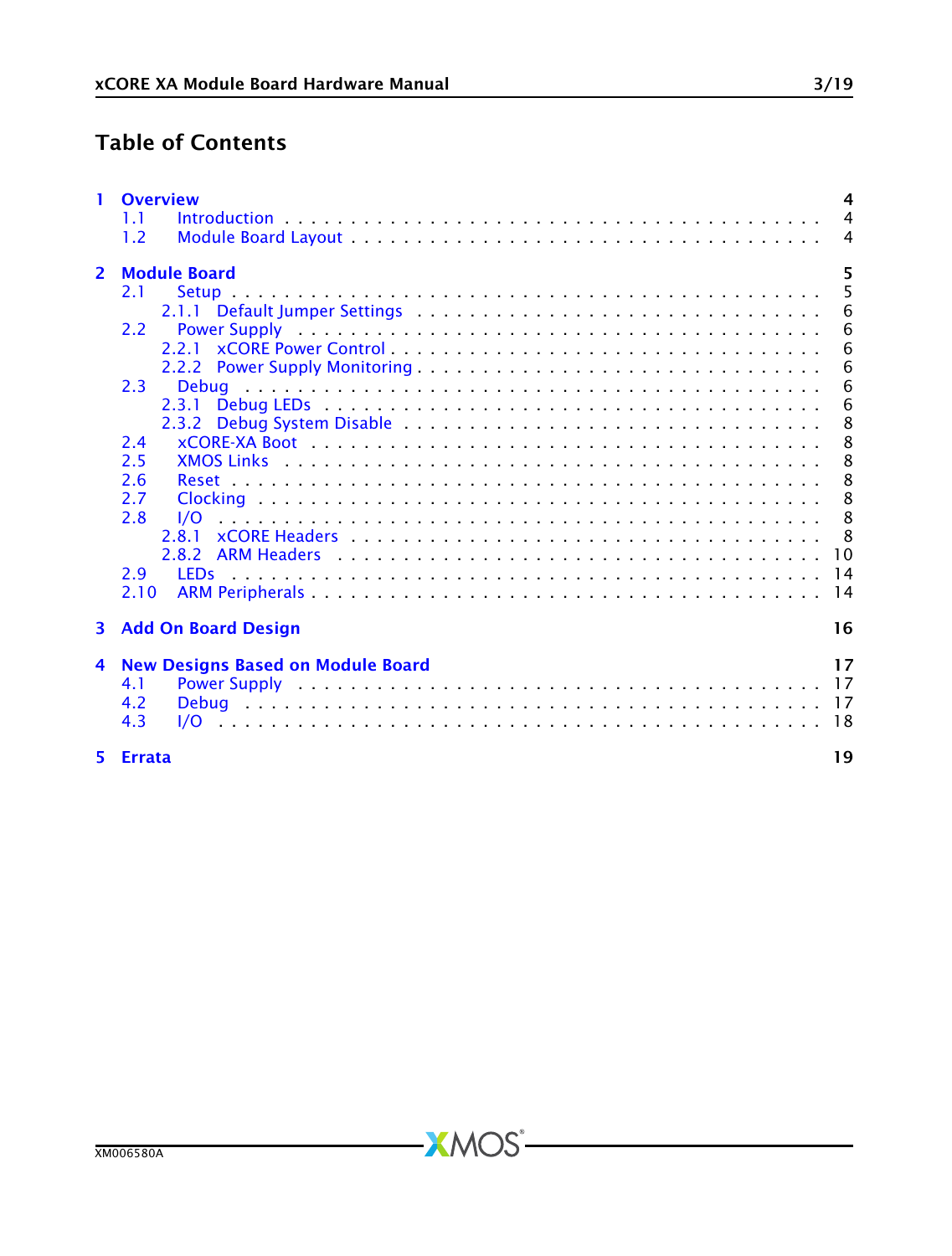## <span id="page-3-0"></span>1 Overview

IN THIS CHAPTER

- · [Introduction](#page-3-1)
- · [Module Board Layout](#page-3-2)

#### 1.1 Introduction

<span id="page-3-1"></span>This document covers the hardware design of the xCORE XA Module Board.

The Core Board contains a fully pinned out 8-core xCORE-XA Processor, with its GPIOs connected to header connectors to interface with expansion cards, interposer boards and other external hardware. The Module Board also contains on board debugger hardware for interfacing with the xCORE and ARM processors on the xCORE XA device.

#### 1.2 Module Board Layout

<span id="page-3-2"></span>The diagram below shows an overview of the layout of the xCORE-XA Module Board.



**XMOS** 

Figure 1: Module Board diagram

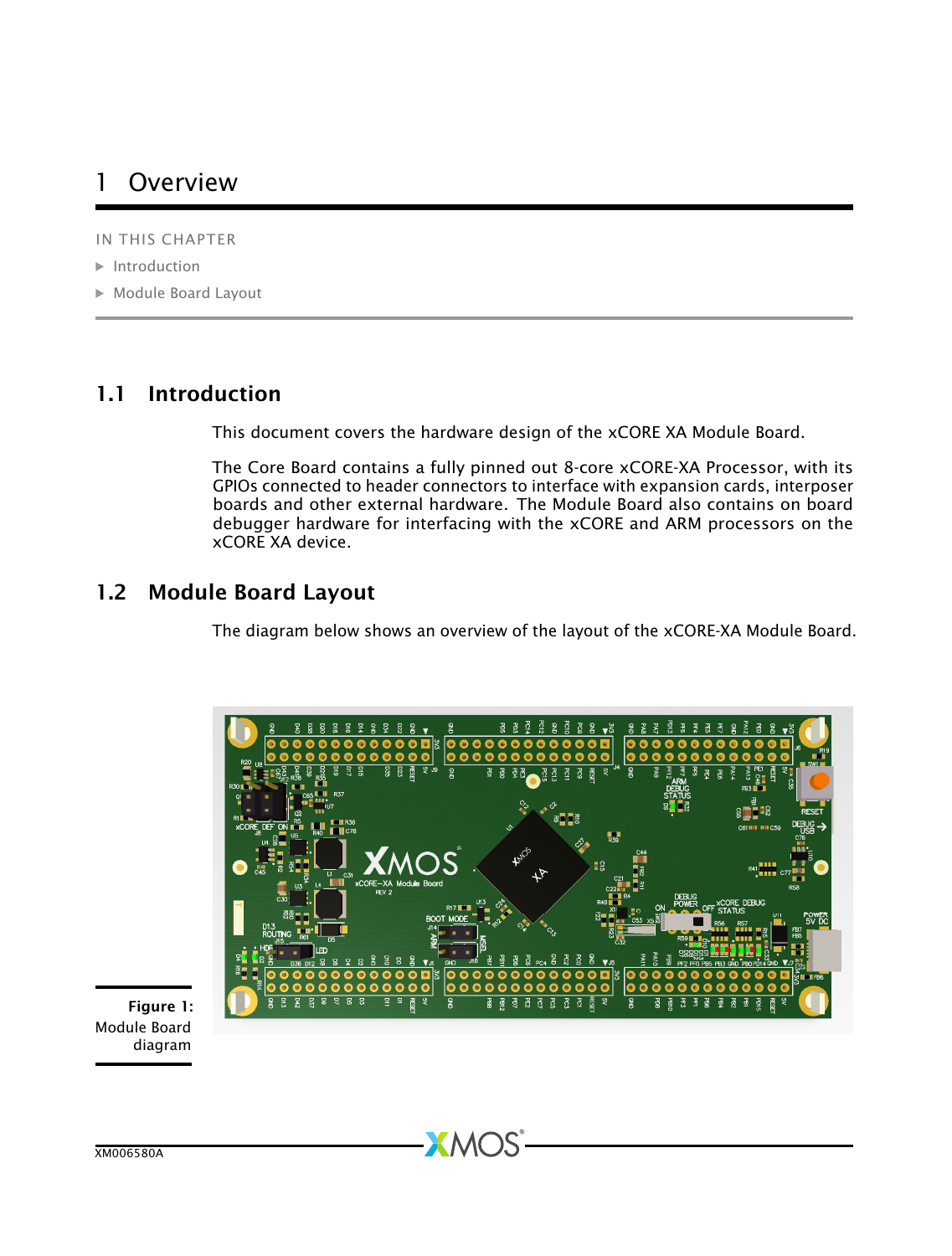## <span id="page-4-0"></span>2 Module Board

IN THIS CHAPTER

- · [Setup](#page-4-1)
- **[Power Supply](#page-5-1)**
- · [Debug](#page-5-4)
- · [xCORE-XA Boot](#page-7-1)
- · [XMOS Links](#page-7-2)
- · [Reset](#page-7-3)
- $\blacktriangleright$  [Clocking](#page-7-4)
- $\blacktriangleright$  [I/O](#page-7-5)
- · [LEDs](#page-13-0)
- · [ARM Peripherals](#page-13-1)

The Module Board contains the XMOS device plus support and debug circuitry.

A single XS1-XA8A-10-FB265 device has its GPIO connected to the headers.



Module Board

### 2.1 Setup

<span id="page-4-1"></span>The Module Board is powered by a 5V external power supply.

 $X$  MC

For debugging, an on board XTAG device is available for debugging the xCOREs and a JLINK-OB device is available for debugging the ARM core.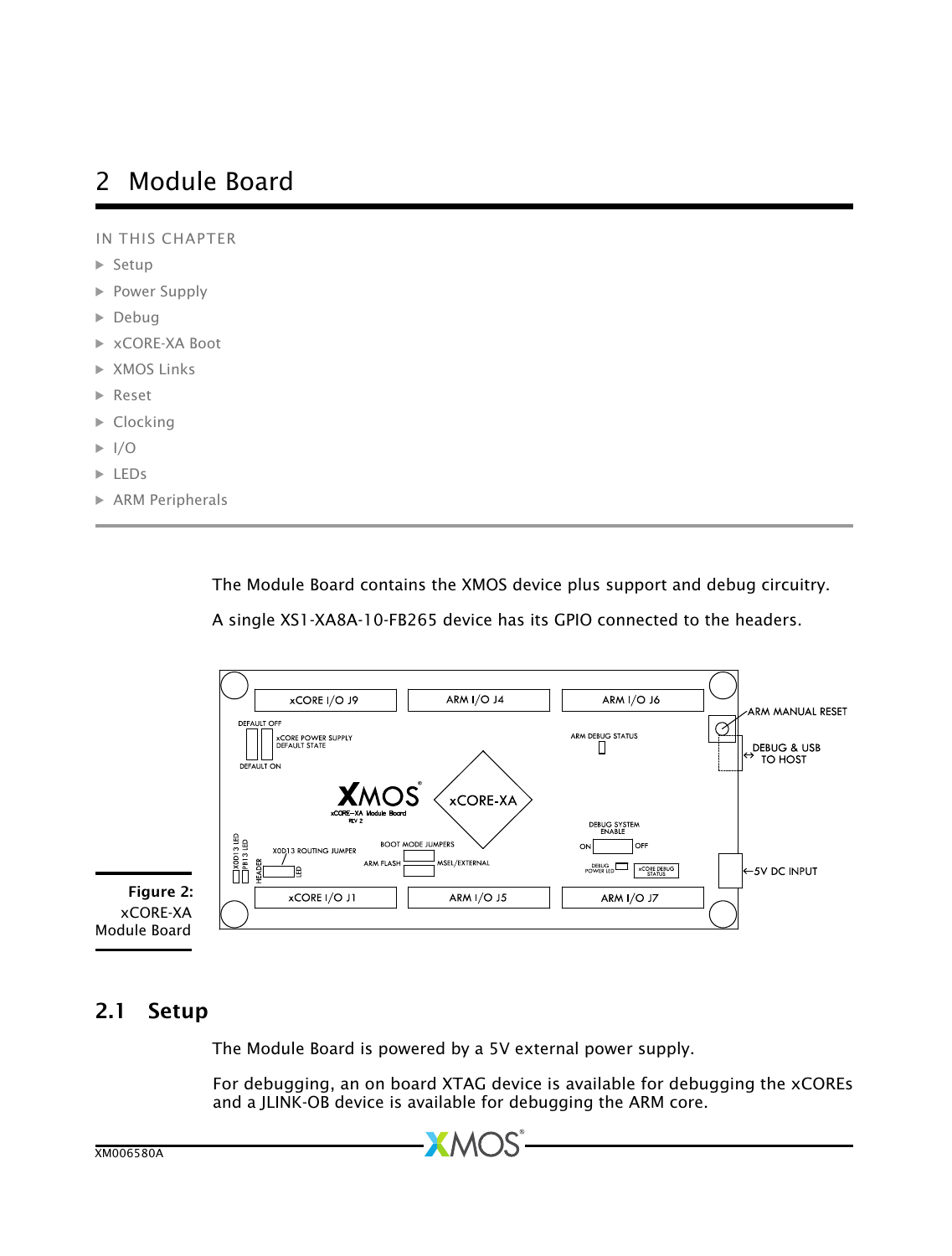#### <span id="page-5-0"></span>2.1.1 Default Jumper Settings

- · Power up : Jumpers J8 and J12 should be connected to "xCORE DEF ON" to have the xCORE power default to on.
- · Boot mode: Jumpers J14 and J16 should be connected to "MSEL" for initial xCORE debugging.
- <span id="page-5-1"></span>· D13 Routing: There is another jumper J15 that selects on board LED or GPIO (X0D13) in one of the I/O header. It should be connected in "LED" position.

#### 2.2 Power Supply

Power input can be fed either via a USB micro B connector (J3), or to pin 2 any of the I/O headers. The 5V input supply is used to generate the 3.3V and 1.0V supplies required by the xCORE-XA device.

The 5V and 3.3V supplies are connected to the I/O headers, and can be supplied to or by the Module Board. The on board 3.3V supply is capable of supplying 1.25A to external circuits connected to the I/O headers, as long as a suitable 5V adapter is used to provide the system power.

#### <span id="page-5-2"></span>2.2.1 xCORE Power Control

The xCORE power is controlled by two jumpers(J8,J9). The jumpers selects xCORE power default to on (XCORE DEF ON) or off. It is also controlled by ARM via GPIO's PD2 and PD10 to powering it down during low energy mode applications.

#### <span id="page-5-3"></span>2.2.2 Power Supply Monitoring

The xCORE-XA power supply can be monitored via low power mode and sleep mode etc. Four ADC signals including two shunt signals with 100:1 gain are used for power monitoring.

#### 2.3 Debug

<span id="page-5-4"></span>Debug of the system is via the micro USB connector J2, on the bottom side of the Module Board. This should be connected to a host computer for debugging and programming.

#### <span id="page-5-5"></span>2.3.1 Debug LEDs

The LEDs indicate the status of the device as shown in the below table.

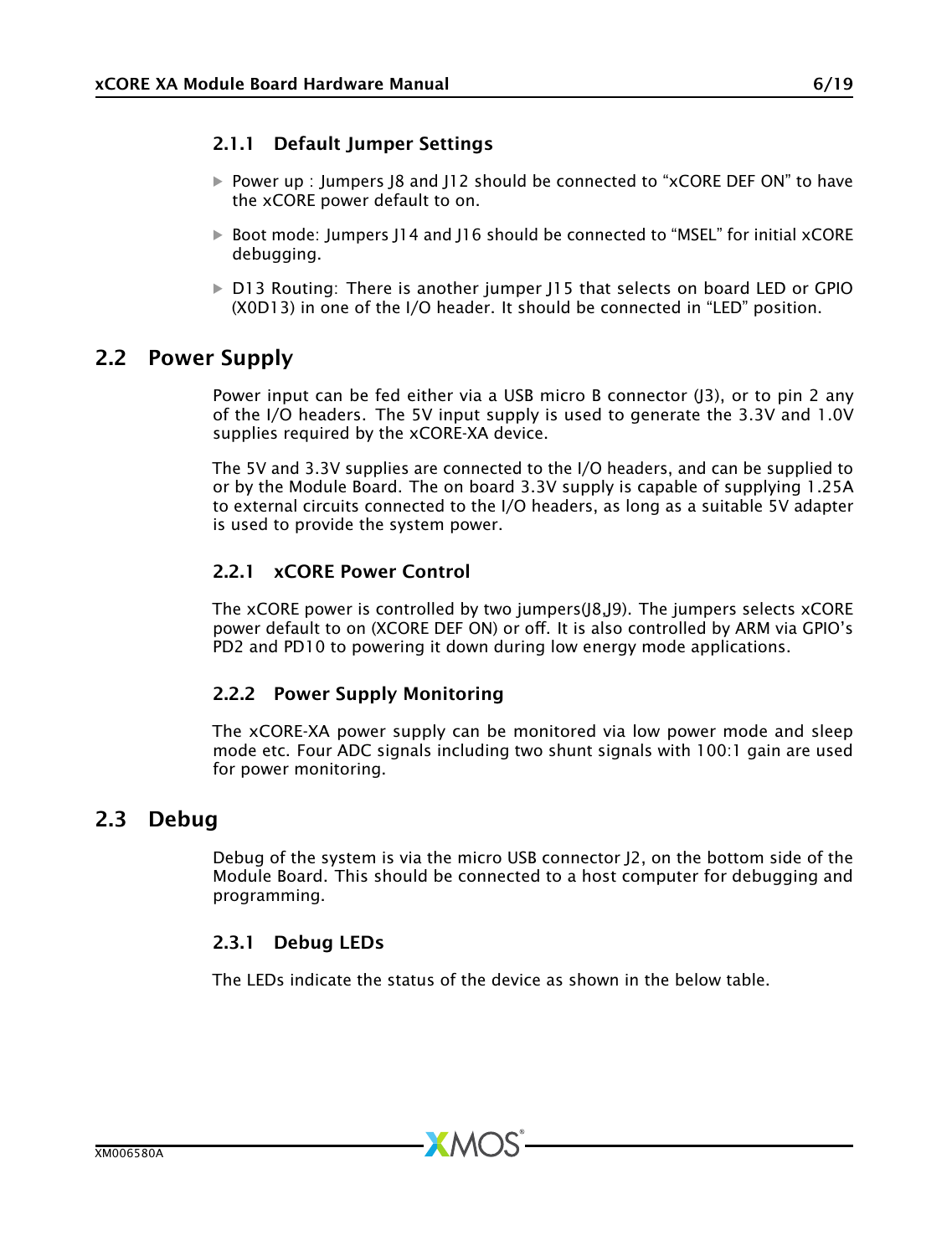

Figure 3: Debug LEDs

| LED | <b>Status</b>  | <b>Description</b>                                                                                                  |
|-----|----------------|---------------------------------------------------------------------------------------------------------------------|
| D1  | Green          | The xTAG is powered on                                                                                              |
| D7  | Green          | Target is running                                                                                                   |
|     | Red            | Target is in debug mode and stopped                                                                                 |
| D13 | Green          | Target stop reason is expected e.g. breakpoint, print<br>message                                                    |
|     | Red            | Target stop reason is unexpected e.g. exception                                                                     |
| D12 | Green          | There is JTAG activity with the target happening                                                                    |
|     | Off            | No JTAG                                                                                                             |
| D8  | Green Flashing | xSCOPE is enabled                                                                                                   |
|     | Off            | No xSCOPE                                                                                                           |
| D6  | Green          | Target device is detected after a Run Configuration or<br>Debug Configuration is used (xrun or xgdb command)        |
|     | Red            | Target device is not detected after a Run<br>Configuration or Debug Configuration is used (xrun or<br>xgdb command) |
|     |                |                                                                                                                     |

**XMOS** 

XM006580A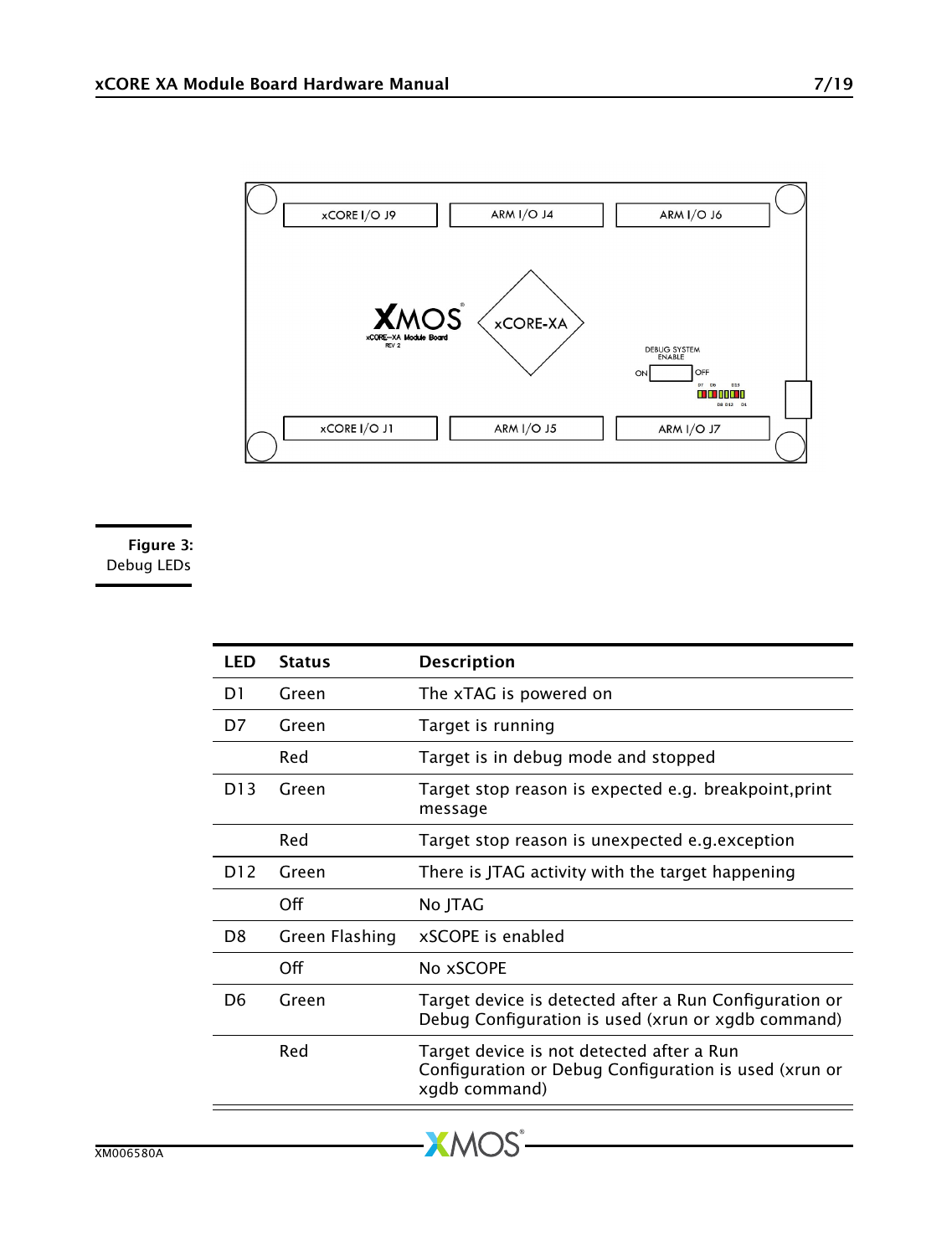#### <span id="page-7-0"></span>2.3.2 Debug System Disable

<span id="page-7-1"></span>The debug system could be powered down(OFF) or enabled (ON) by setting the jumper J13. This allows the board in a standalone mode with typical power usage.

#### 2.4 xCORE-XA Boot

The boot mode jumpers J14 & J16 can be selected to boot from ARM flash using LINKS or through external Flash or from xTAG(MSEL). This allows to develop xCORE code independent of ARM code and experiment with xCORE.

#### 2.5 XMOS Links

<span id="page-7-3"></span><span id="page-7-2"></span>This board contains two 5-bit xCONNECT links XLA and XLB which can be used for connecting more xCORES together. The 2-bit xCONNECT link XLC is used for xSCOPE.

#### 2.6 Reset

The reset can be applied to the board in two ways. Manual reset can be generated using push button SW1. In debug mode the reset from xTAG resets the whole system. The reset is connected to all I/O headers so any circuitry on them can be reset.

#### 2.7 Clocking

<span id="page-7-5"></span><span id="page-7-4"></span>There are two clock sources available in the board. One provides a 48MHZ system clock to both ARM and xCORE. The other is a 32.768 KHZ clock connected to ARM to allow low energy mode applications.

#### 2.8 I/O

#### <span id="page-7-6"></span>2.8.1 xCORE Headers

The xCORE signals are identified on the silkscreen layer of the Module Board, the table below lists their relationship to the internal ports.

**XMOS**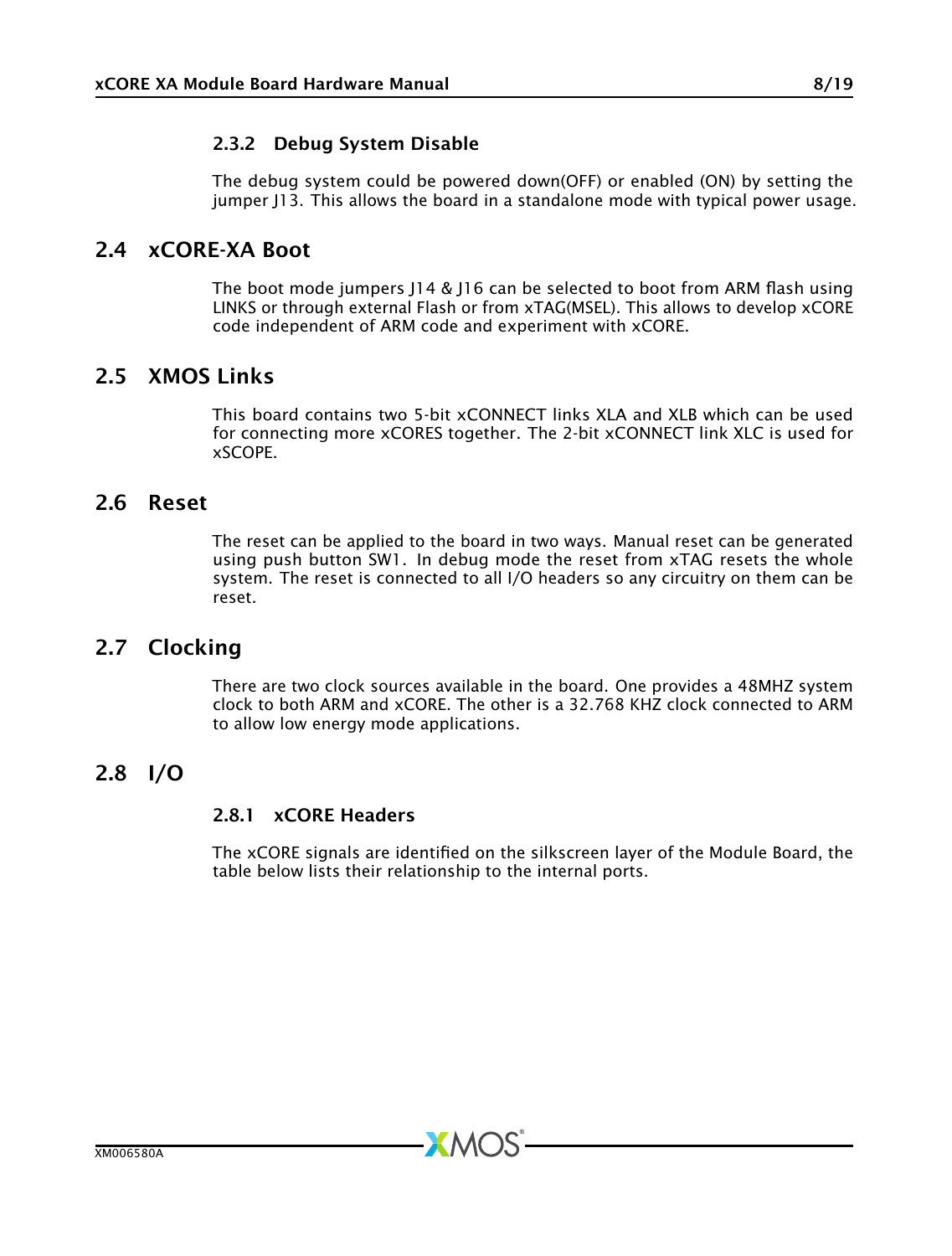| J1 Pin         | Designator      | <b>Function</b>                |                                 |                               |                  |        |        |
|----------------|-----------------|--------------------------------|---------------------------------|-------------------------------|------------------|--------|--------|
| 1              | 3V <sub>3</sub> | Power supply 3.3V in/out       |                                 |                               |                  |        |        |
| $\overline{2}$ | 5V              |                                | Power supply 5.0V in/out        |                               |                  |        |        |
| 3              | <b>GND</b>      |                                | Power supply ground             |                               |                  |        |        |
| 4              | <b>RESET</b>    |                                | xCORE reset signal (active low) |                               |                  |        |        |
| 5              | D <sub>0</sub>  | X <sub>0</sub> D <sub>00</sub> | <b>P1A0</b>                     |                               |                  |        |        |
| 6              | D1              | X0D01                          | <b>P1B0</b>                     |                               |                  |        |        |
| 7              | D <sub>10</sub> | X0D10                          | P <sub>1</sub> C <sub>0</sub>   |                               |                  |        |        |
| 8              | D11             | X0D11                          | P <sub>1</sub> D <sub>0</sub>   |                               |                  |        |        |
| 9              | <b>GND</b>      |                                | Power supply ground             |                               |                  |        |        |
| 10             |                 | Not Connected                  |                                 |                               |                  |        |        |
| 11             | D <sub>2</sub>  | X0D02                          |                                 | <b>P4A0</b>                   | <b>P8A0</b>      | P16A0  | P32A20 |
| 12             | D <sub>3</sub>  | X0D03                          |                                 | <b>P4A1</b>                   | <b>P8A1</b>      | P16A1  | P32A21 |
| 13             | D <sub>4</sub>  | X0D04                          |                                 | <b>P4B0</b>                   | <b>P8A2</b>      | P16A2  | P32A22 |
| 14             | D <sub>5</sub>  | X0D05                          |                                 | <b>P4B1</b>                   | <b>P8A3</b>      | P16A3  | P32A23 |
| 15             | D <sub>6</sub>  | X <sub>0</sub> D <sub>06</sub> |                                 | P4B2                          | <b>P8A4</b>      | P16A4  | P32A24 |
| 16             | D7              | X0D07                          |                                 | P4B3                          | <b>P8A5</b>      | P16A5  | P32A25 |
| 17             | D <sub>8</sub>  | X0D08                          |                                 | <b>P4A2</b>                   | <b>P8A6</b>      | P16A6  | P32A26 |
| 18             | D <sub>9</sub>  | X0D09                          |                                 | P <sub>4</sub> A <sub>3</sub> | <b>P8A7</b>      | P16A7  | P32A27 |
| 19             | D12             | X0D12                          | <b>P1E0</b>                     |                               |                  |        |        |
| 20             | D37             | X0D37                          | <b>P1N0</b>                     |                               | <b>P8D1</b>      | P16B9  |        |
| 21             | D36             | X0D36                          | P1M <sub>0</sub>                |                               | P8D <sub>0</sub> | P16B8  |        |
| 22             | D42             | X0D42                          |                                 |                               | <b>P8D6</b>      | P16B14 |        |
| 23             |                 | Not Connected                  |                                 |                               |                  |        |        |
| 24             | D13             | X0D13<br>P1FO                  |                                 |                               |                  |        |        |
| 25             | <b>GND</b>      | Power supply ground            |                                 |                               |                  |        |        |
| 26             | <b>GND</b>      | Power supply ground            |                                 |                               |                  |        |        |

 $-XMOS$ -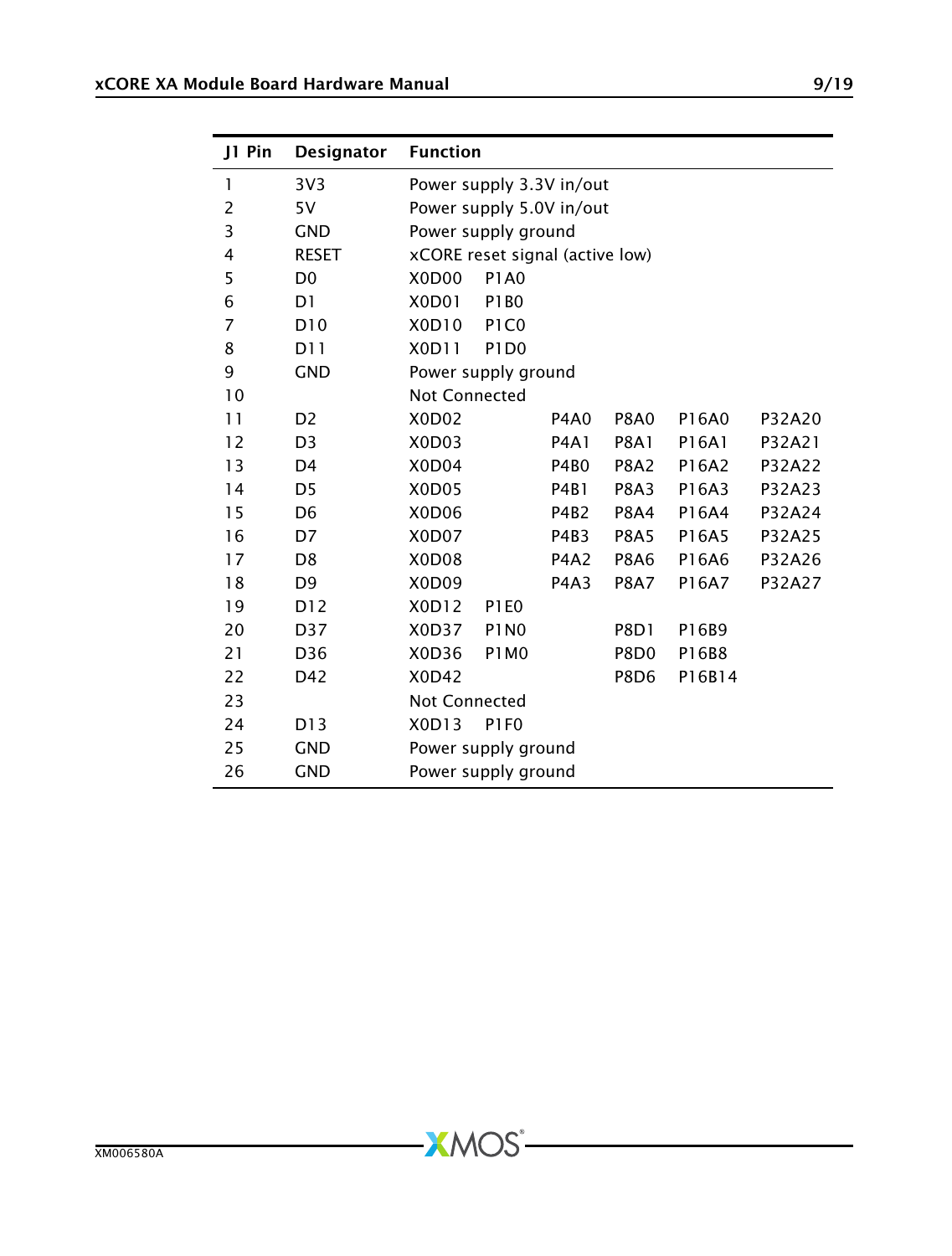| J9 Pin | Designator       | <b>Function</b>                 |                               |                               |             |        |        |
|--------|------------------|---------------------------------|-------------------------------|-------------------------------|-------------|--------|--------|
| 1      | 3V <sub>3</sub>  | Power supply 3.3V in/out        |                               |                               |             |        |        |
| 2      | 5V               | Power supply 5.0V in/out        |                               |                               |             |        |        |
| 3      | <b>GND</b>       | Power supply ground             |                               |                               |             |        |        |
| 4      | <b>RESET</b>     | xCORE reset signal (active low) |                               |                               |             |        |        |
| 5      | D <sub>22</sub>  | X0D22                           | <b>P1G0</b>                   |                               |             |        |        |
| 6      | D <sub>2</sub> 3 | X0D23                           | <b>P1H0</b>                   |                               |             |        |        |
| 7      | D34              | X0D34                           | P <sub>1</sub> K <sub>0</sub> |                               |             |        |        |
| 8      | D35              | X0D35                           | P <sub>1</sub> L <sub>0</sub> |                               |             |        |        |
| 9      | <b>GND</b>       | Power supply ground             |                               |                               |             |        |        |
| 10     |                  | <b>Not Connected</b>            |                               |                               |             |        |        |
| 11     | D14              | X0D14                           |                               | P <sub>4</sub> C <sub>0</sub> | <b>P8B0</b> | P16A8  | P32A28 |
| 12     | D15              | X0D15                           |                               | <b>P4C1</b>                   | <b>P8B1</b> | P16A9  | P32A29 |
| 13     | D <sub>16</sub>  | X0D16                           |                               | P <sub>4</sub> D <sub>0</sub> | <b>P8B2</b> | P16A10 |        |
| 14     | D17              | X0D17                           |                               | P <sub>4</sub> D <sub>1</sub> | <b>P8B3</b> | P16A11 |        |
| 15     | D18              | X0D18                           |                               | P <sub>4</sub> D <sub>2</sub> | <b>P8B4</b> | P16A12 |        |
| 16     | D19              | X0D19                           |                               | P <sub>4</sub> D <sub>3</sub> | <b>P8B5</b> | P16A13 |        |
| 17     | D <sub>20</sub>  | X0D20                           |                               | P <sub>4</sub> C <sub>2</sub> | <b>P8B6</b> | P16A14 | P32A30 |
| 18     | D <sub>2</sub> 1 | X0D21                           |                               | P <sub>4</sub> C <sub>3</sub> | <b>P8B7</b> | P16A15 | P32A31 |
| 19     | D38              | X <sub>0</sub> D <sub>38</sub>  | P1O0                          |                               | <b>P8D2</b> | P16B10 |        |
| 20     | D39              | X0D39                           | P <sub>1</sub> P <sub>0</sub> |                               | P8D3        | P16B11 |        |
| 21     | D40              | X0D40                           |                               |                               | P8D4        | P16B12 |        |
| 22     | D41              | X0D41                           |                               |                               | <b>P8D5</b> | P16B13 |        |
| 23     |                  | Not Connected                   |                               |                               |             |        |        |
| 24     | D43              | X0D43<br><b>P8D7</b><br>P16B15  |                               |                               |             |        |        |
| 25     | <b>GND</b>       | Power supply ground             |                               |                               |             |        |        |
| 26     | <b>GND</b>       | Power supply ground             |                               |                               |             |        |        |

#### <span id="page-9-0"></span>2.8.2 ARM Headers

The ARM signals are identified on the silkscreen layer of the Module Board. All of the signals can be used as GPIO as well as being multiplexed to the internal peripherals, the table below lists their relationship to the peripherals.

 $-MOS$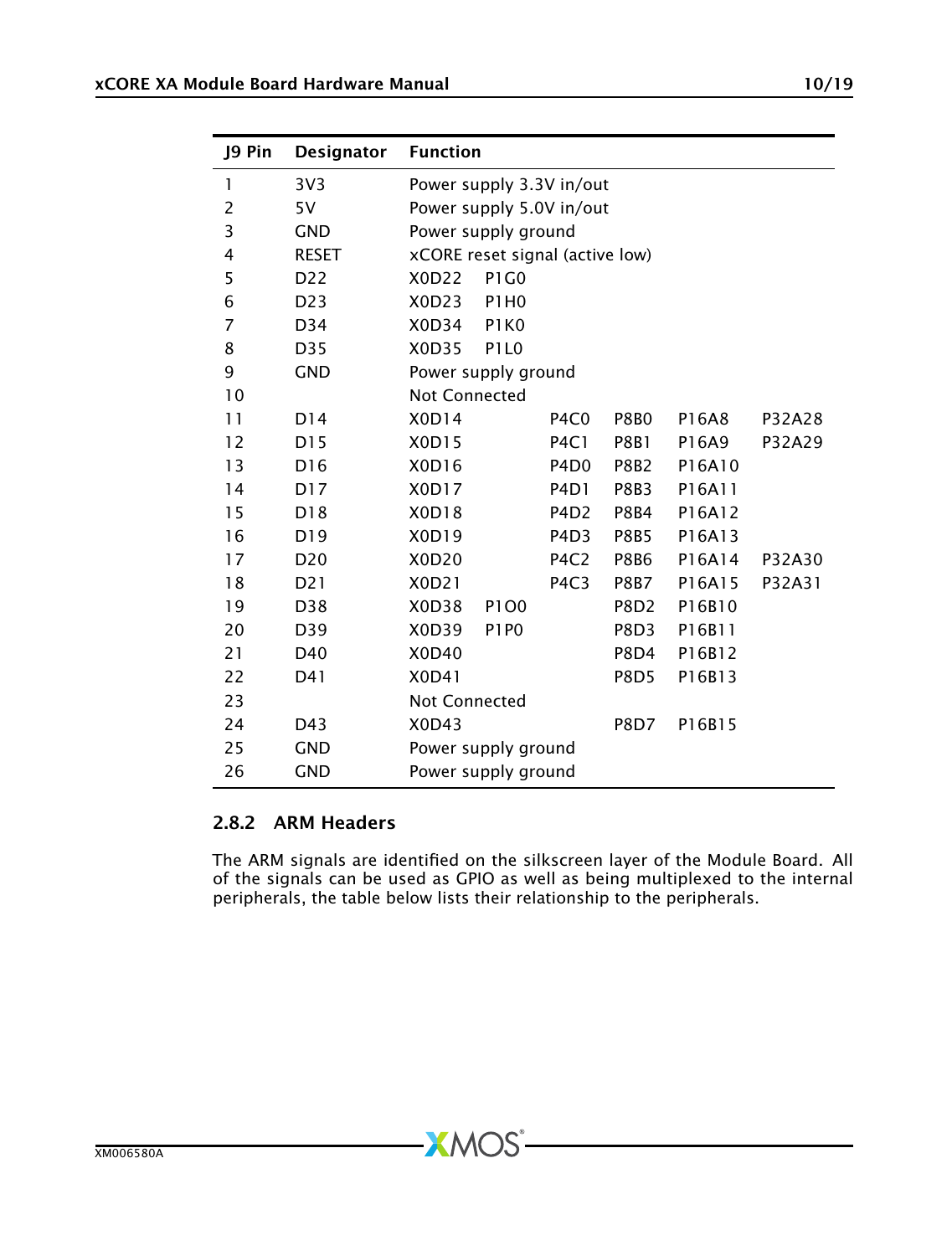| J6 Pin       | Designator       | <b>Function</b>                           |  |  |  |  |
|--------------|------------------|-------------------------------------------|--|--|--|--|
| $\mathbf{1}$ | 3V <sub>3</sub>  | Power supply 3.3V in/out                  |  |  |  |  |
| 2            | 5V               | Power supply 5.0V in/out                  |  |  |  |  |
| 3            | <b>GND</b>       | Power supply ground                       |  |  |  |  |
| 4            | <b>RESET</b>     | ARM reset signal (active low)             |  |  |  |  |
| 5            | PE <sub>0</sub>  | PCNTO SOIN<br><b>UARTO TX</b><br>I2C1 SDA |  |  |  |  |
| 6            | PE <sub>1</sub>  | UARTO RX<br>I2C1 SCL<br>PCNTO S1IN        |  |  |  |  |
| 7            | <b>PA12</b>      | TIMER <sub>2</sub> CC <sub>0</sub>        |  |  |  |  |
| 8            | <b>PA13</b>      | <b>TIMER2 CC1</b>                         |  |  |  |  |
| 9            | <b>GND</b>       | Power supply ground                       |  |  |  |  |
| 10           | <b>PA14</b>      | <b>TIMER2 CC2</b>                         |  |  |  |  |
| 11           | PE7              | <b>USARTO TX</b>                          |  |  |  |  |
| 12           | PE6              | <b>USARTO RX</b>                          |  |  |  |  |
| 13           | PE <sub>5</sub>  | <b>USARTO CLK</b>                         |  |  |  |  |
| 14           | PE4              | <b>USARTO CS</b>                          |  |  |  |  |
| 15           | PF4              | <b>GPIO</b>                               |  |  |  |  |
| 16           | PF <sub>5</sub>  | <b>GPIO</b>                               |  |  |  |  |
| 17           | PF <sub>6</sub>  | <b>GPIO</b>                               |  |  |  |  |
| 18           | PF <sub>7</sub>  | <b>GPIO</b>                               |  |  |  |  |
| 19           | PD <sub>13</sub> | <b>GPIO</b>                               |  |  |  |  |
| 20           | <b>PF12</b>      | <b>GPIO</b>                               |  |  |  |  |
| 21           | PA7              | <b>GPIO</b>                               |  |  |  |  |
| 22           | PA <sub>9</sub>  | <b>GPIO</b>                               |  |  |  |  |
| 23           | PA <sub>8</sub>  | <b>GPIO</b>                               |  |  |  |  |
| 24           |                  | <b>Not Connected</b>                      |  |  |  |  |
| 25           | <b>GND</b>       | Power supply ground                       |  |  |  |  |
| 26           | <b>GND</b>       | Power supply ground                       |  |  |  |  |

-XMOS<sup>®</sup>

 $\overline{\phantom{0}}$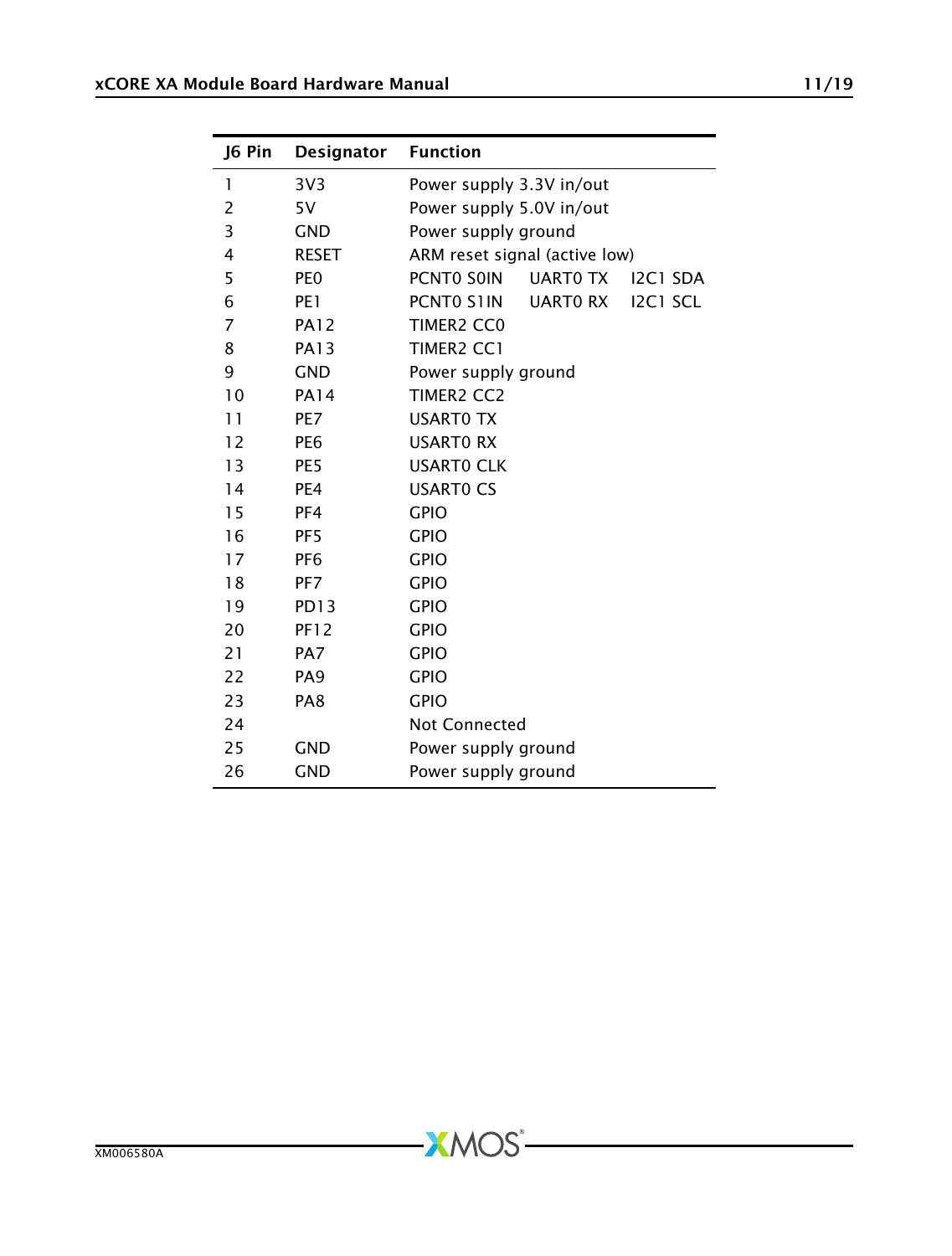| J4 Pin         | <b>Designator</b>           | <b>Function</b>               |                                   |                       |  |  |
|----------------|-----------------------------|-------------------------------|-----------------------------------|-----------------------|--|--|
| 1              | 3V <sub>3</sub>             | Power supply 3.3V in/out      |                                   |                       |  |  |
| 2              | 5V                          | Power supply 5.0V in/out      |                                   |                       |  |  |
| 3              | <b>GND</b>                  | Power supply ground           |                                   |                       |  |  |
| 4              | <b>RESET</b>                | ARM reset signal (active low) |                                   |                       |  |  |
| 5              | PC <sub>8</sub>             | ACMP1 CHO                     |                                   |                       |  |  |
| 6              | PC <sub>9</sub>             | ACMP1 CH1                     |                                   |                       |  |  |
| $\overline{7}$ | <b>PC10</b>                 | ACMP1 CH2                     |                                   |                       |  |  |
| 8              | <b>PC11</b>                 | ACMP1 CH3                     |                                   |                       |  |  |
| 9              | <b>GND</b>                  | Power supply ground           |                                   |                       |  |  |
| 10             | <b>PC13</b>                 |                               | ACMP1 CH5 OPAMP1 OUTALT1          |                       |  |  |
| 11             | <b>PC12</b>                 | ACMP1 CH4                     | <b>OPAMP1 OUTALT0</b>             |                       |  |  |
| 12             | <b>PC15</b>                 | ACMP1 CH7                     | <b>OPAMP1 OUTALT3</b>             |                       |  |  |
| 13             | <b>PC14</b>                 | ACMP1 CH6                     | OPAMP1 OUTALT2                    |                       |  |  |
| 14             | PE <sub>3</sub>             | <b>ACMP1 OUT</b>              |                                   |                       |  |  |
| 15             | PD <sub>3</sub>             | ADCO CH3                      | OPAMP2 N2                         |                       |  |  |
| 16             | PD <sub>4</sub>             | ADC0 CH4                      | OPAMP <sub>2</sub> P <sub>2</sub> |                       |  |  |
| 17             | PD <sub>5</sub>             | ADC0 CH5                      | OPAMP2 OUT0                       |                       |  |  |
| 18             | P <sub>D</sub> <sub>0</sub> | ADC0 CH0                      | OPAMP2 OUT1                       | <b>OPAMPO OUTALT4</b> |  |  |
| 19             |                             | Not Connected                 |                                   |                       |  |  |
| 20             | PD <sub>1</sub>             | ADCO CH1                      | <b>OPAMP1 OUTALT4</b>             |                       |  |  |
| 21             |                             | <b>Not Connected</b>          |                                   |                       |  |  |
| 22             |                             | <b>Not Connected</b>          |                                   |                       |  |  |
| 23             |                             | <b>Not Connected</b>          |                                   |                       |  |  |
| 24             |                             | <b>Not Connected</b>          |                                   |                       |  |  |
| 25             | <b>GND</b>                  | Power supply ground           |                                   |                       |  |  |
| 26             | <b>GND</b>                  | Power supply ground           |                                   |                       |  |  |

 $-XMOS -$ 

 $\overline{\phantom{0}}$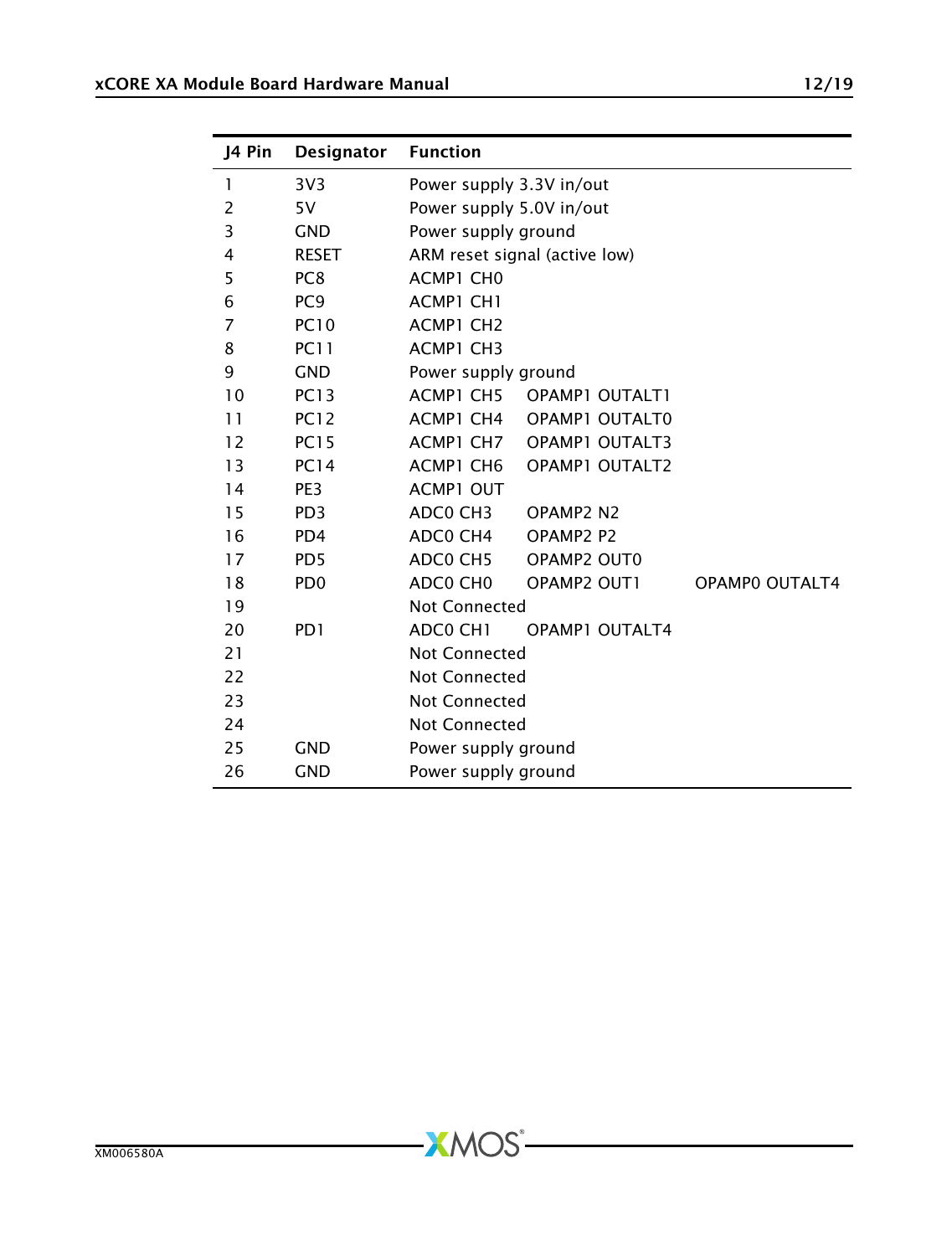| J7 Pin | Designator       | <b>Function</b>               |
|--------|------------------|-------------------------------|
| 1      | 3V <sub>3</sub>  | Power supply 3.3V in/out      |
| 2      | 5V               | Power supply 5.0V in/out      |
| 3      | <b>GND</b>       | Power supply ground           |
| 4      | RESET            | ARM reset signal (active low) |
| 5      | PD <sub>14</sub> | <b>I2CO SDA</b>               |
| 6      | <b>PD15</b>      | I2C0 SCL                      |
| 7      | P <sub>B</sub> O | TIMER1 CC0                    |
| 8      | PB <sub>1</sub>  | TIMER1 CC1                    |
| 9      | <b>GND</b>       | Power supply ground           |
| 10     | PB <sub>2</sub>  | <b>TIMER1 CC2</b>             |
| 11     | PB <sub>3</sub>  | <b>USART2 TX</b>              |
| 12     | PB4              | <b>USART2 RX</b>              |
| 13     | PB <sub>5</sub>  | <b>USART2 CLK</b>             |
| 14     | PB <sub>6</sub>  | <b>USART2 CS</b>              |
| 15     | PF <sub>0</sub>  | <b>GPIO</b>                   |
| 16     | PF1              | <b>GPIO</b>                   |
| 17     | PF <sub>2</sub>  | <b>GPIO</b>                   |
| 18     | PF <sub>3</sub>  | <b>GPIO</b>                   |
| 19     | PB <sub>9</sub>  | <b>UART1 TX</b>               |
| 20     | <b>PB10</b>      | <b>UART1 RX</b>               |
| 21     | <b>PA10</b>      | <b>GPIO</b>                   |
| 22     | PD <sub>8</sub>  | CMU CLK1                      |
| 23     | <b>PA11</b>      | <b>GPIO</b>                   |
| 24     |                  | Not Connected                 |
| 25     | <b>GND</b>       | Power supply ground           |
| 26     | <b>GND</b>       | Power supply ground           |

-XMOS<sup>®</sup>

 $\overline{\phantom{0}}$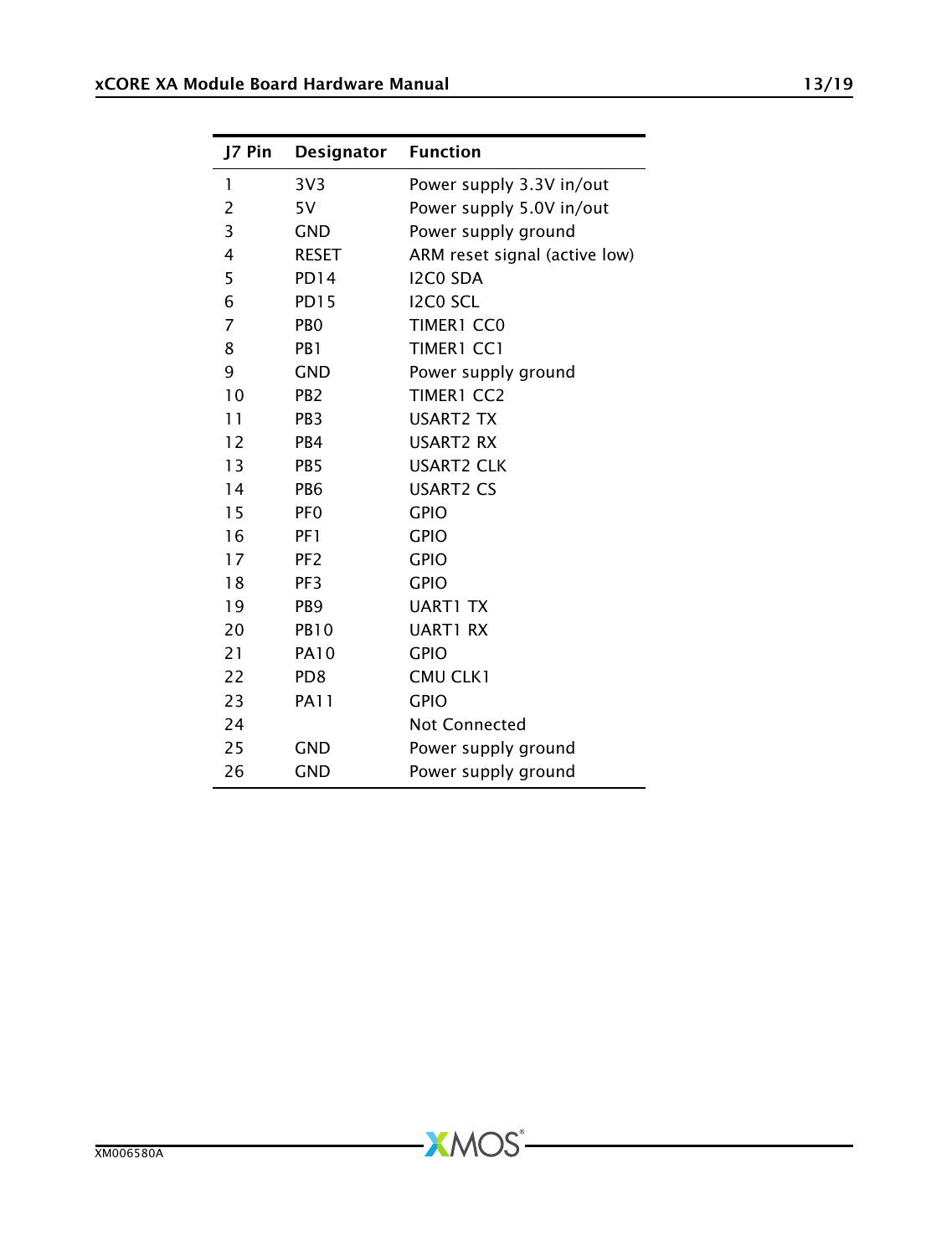| J5 Pin | <b>Designator</b> | <b>Function</b>               |                       |                  |  |
|--------|-------------------|-------------------------------|-----------------------|------------------|--|
| 1      | 3V <sub>3</sub>   | Power supply 3.3V in/out      |                       |                  |  |
| 2      | 5V                | Power supply 5.0V in/out      |                       |                  |  |
| 3      | <b>GND</b>        | Power supply ground           |                       |                  |  |
| 4      | <b>RESET</b>      | ARM reset signal (active low) |                       |                  |  |
| 5      | PC <sub>0</sub>   | ACMPO CHO                     | OPAMPO OUTALTO        | <b>USART1 TX</b> |  |
| 6      | PC <sub>1</sub>   | ACMPO CH1                     | OPAMPO OUTALT1        | USART1 RX        |  |
| 7      | PC <sub>2</sub>   | ACMP0 CH2                     | <b>OPAMPO OUTALT2</b> |                  |  |
| 8      | PC <sub>3</sub>   | ACMPO CH3                     | <b>OPAMPO OUTALT3</b> |                  |  |
| 9      | <b>GND</b>        | Power supply ground           |                       |                  |  |
| 10     | PC <sub>5</sub>   | ACMPO CH5                     | OPAMPO NO             |                  |  |
| 11     | PC <sub>4</sub>   | ACMP0 CH4                     | OPAMP0 P0             |                  |  |
| 12     | PC <sub>7</sub>   | ACMPO CH7                     |                       |                  |  |
| 13     | PC <sub>6</sub>   | ACMPO CH6                     |                       |                  |  |
| 14     | PE <sub>2</sub>   | <b>ACMPO OUT</b>              |                       |                  |  |
| 15     | PD <sub>6</sub>   | ADCO CH6                      | OPAMP1 P1             |                  |  |
| 16     | PD <sub>7</sub>   | ADCO CH7                      | OPAMP1 N1             |                  |  |
| 17     | <b>PB11</b>       | OPAMP0 OUT0                   |                       |                  |  |
| 18     | <b>PB12</b>       | OPAMP0 OUT1                   |                       |                  |  |
| 19     | PB <sub>7</sub>   | <b>USART1 CLK</b>             | <b>LFXOP</b>          |                  |  |
| 20     | PB <sub>8</sub>   | <b>USART1 CS</b>              | <b>LFXON</b>          |                  |  |
| 21     |                   | Not Connected                 |                       |                  |  |
| 22     |                   | <b>Not Connected</b>          |                       |                  |  |
| 23     |                   | Not Connected                 |                       |                  |  |
| 24     |                   | Not Connected                 |                       |                  |  |
| 25     | <b>GND</b>        | Power supply ground           |                       |                  |  |
| 26     | <b>GND</b>        | Power supply ground           |                       |                  |  |

#### 2.9 LEDs

<span id="page-13-1"></span><span id="page-13-0"></span>Access to two gpio leds. D2 is connected to PB13 and D4 is connected X0D13. Jumper J15 should be connected to "LED" position to access D4.

#### 2.10 ARM Peripherals

xCORE-XA ARM includes dedicated low energy peripherals,low energy sensor interfaces and a full speed USB. ARM I/O header includes peripherals like I2C,UART,USART,PWM and ADC. The I/O from the ARM core in the xCORE-XA is bought out to four headers. The I/O is laid out to give two pairs of similar layout (J6 & J4, J7 & J5) one containing GPIO linked to analogue I/O and the other containing GPIOs linked to digital peripherals.

 $-MOS$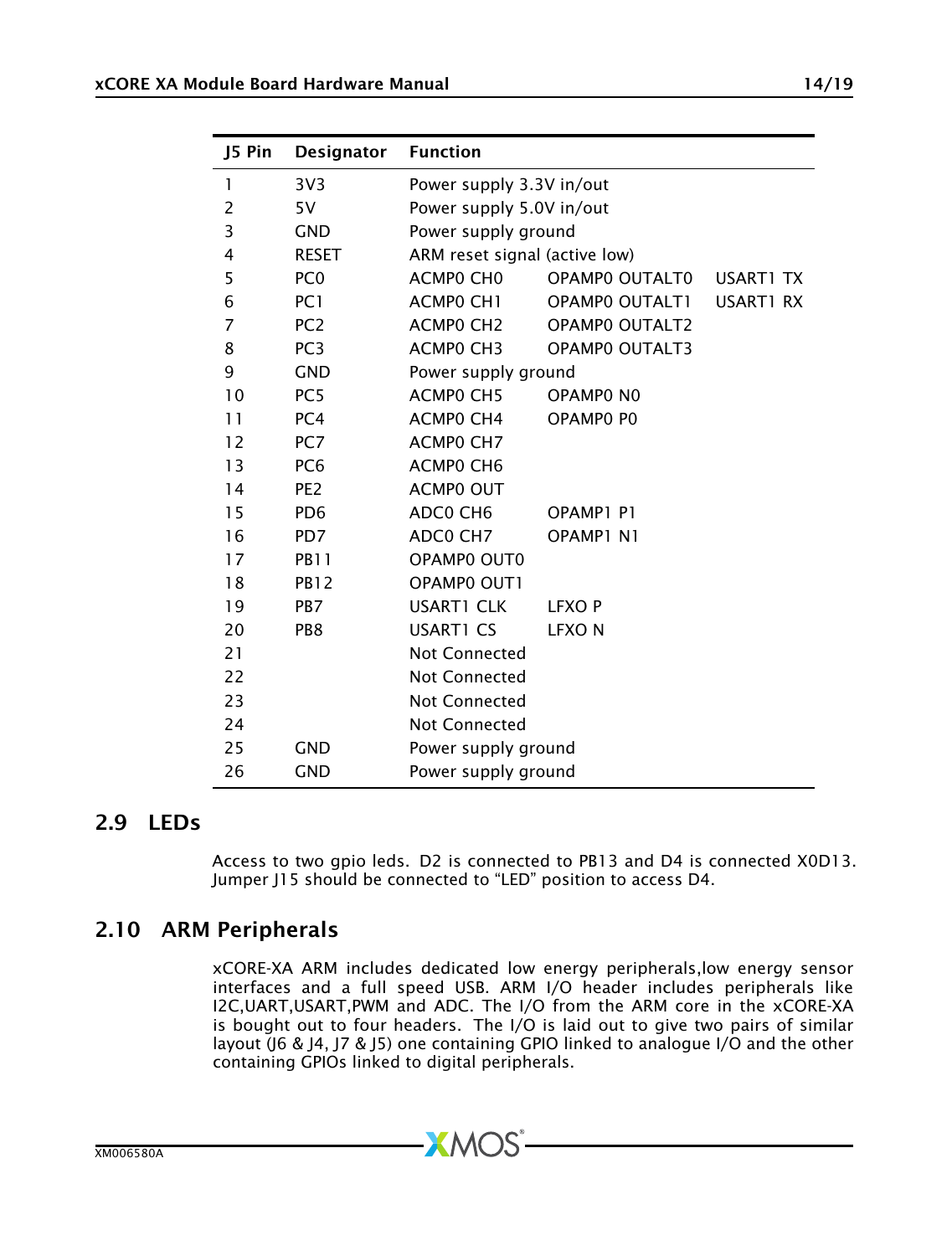

**XMOS** 

Figure 4: ARM I/O Header with peripheral locations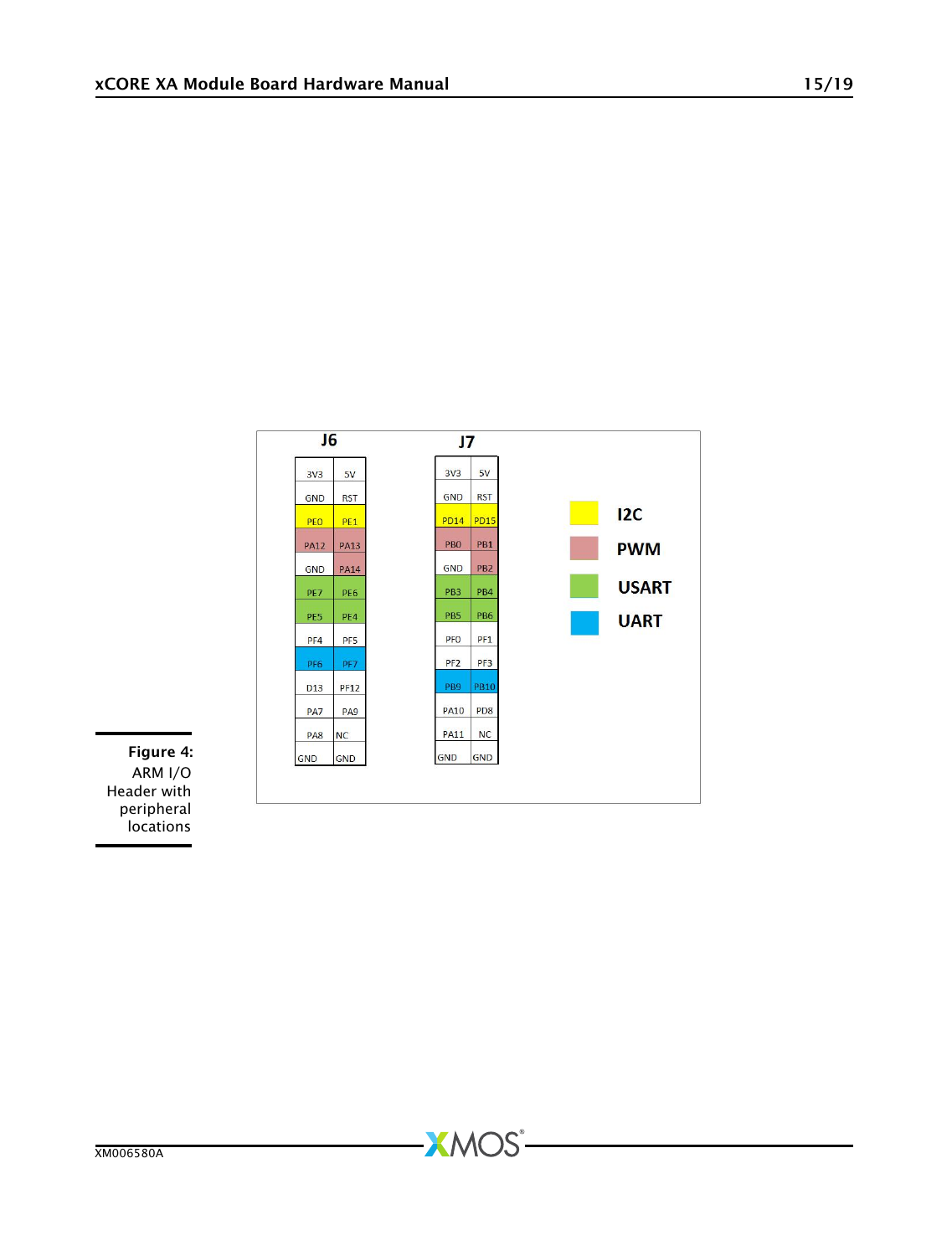<span id="page-15-0"></span>The module board can be plug down into a application specific larger motherboard, or have smaller daughter boards plugged into it from above.

Each set of I/O headers includes power, ground and reset for maximum flexibility. Flexible power supply options allow this board to be powered from a microUSB supply, supplying the add on board, or from the add on board, via the headers.

This board plugs into top of the xCORE-XA industrial board. Custom daughter cards, such as the xCORE-XA vision module and click board interposer can be attached this board.

**XMOS**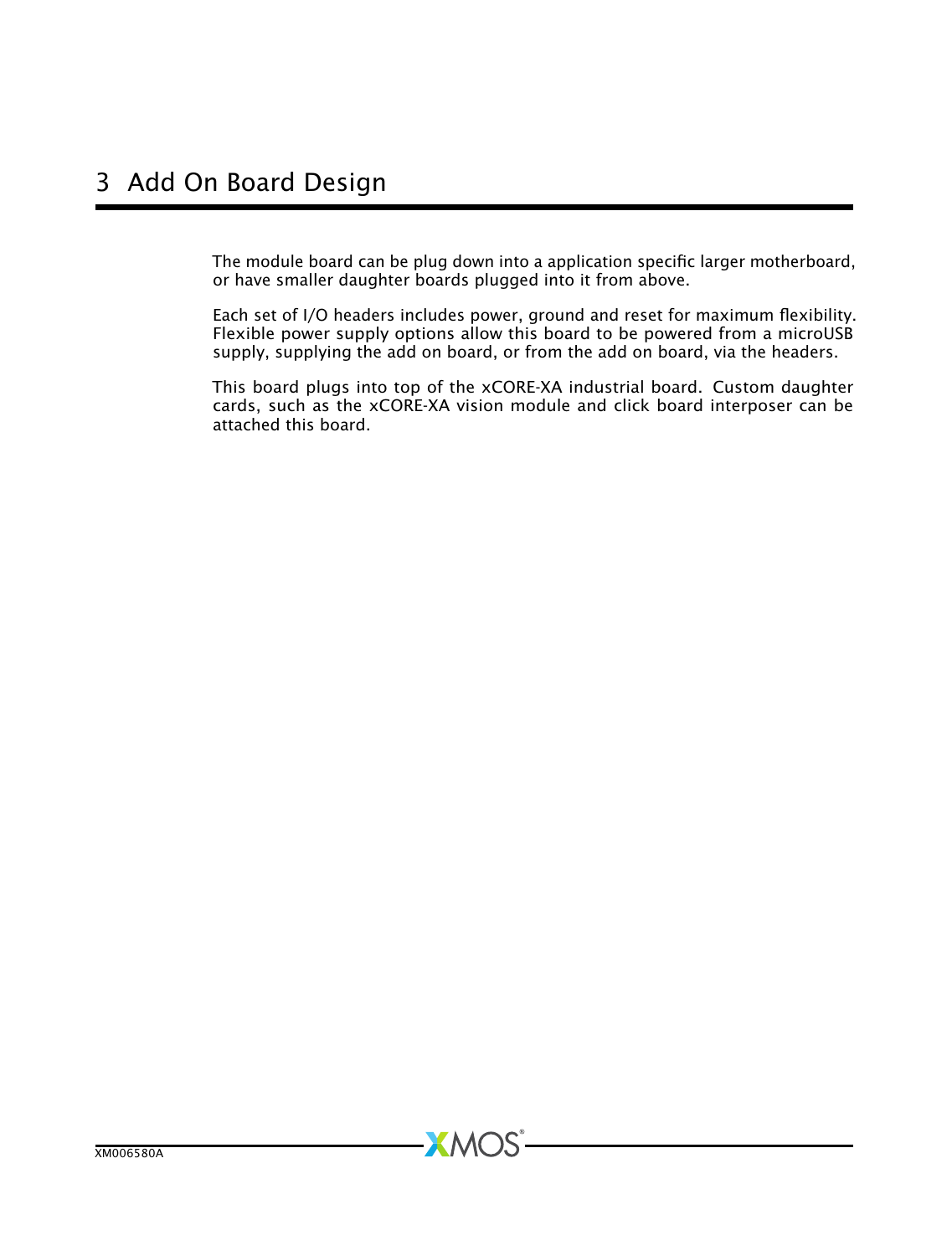<span id="page-16-0"></span>IN THIS CHAPTER

- **[Power Supply](#page-16-1)**
- · [Debug](#page-16-2)
- $\blacktriangleright$   $1/O$

There are a number of sections of the design of the xCORE-XA Module Board that have been optimized for flexibility to cover as many use cases as possible. Therefore some consideration may be required in what to leave out or change in a custom design. Some of the important points to consider are dealt with in this section.

Some general points to consider when implementing your own design are:

- $\triangleright$  Always check the datasheet of the xCORE device. In the case where the reference design and datasheet conflict, the datasheet presides.
- $\triangleright$  XMOS datasheets contain additional hardware design requirements and quidelines that are not covered in this document, which users of XMOS hardware reference designs must ensure are followed.
- $\triangleright$  The presence of a third party device in an XMOS hardware reference design does not make any statement about its general availability. You must make your own arrangements to ensure that all components can be sourced in the required volumes.

#### 4.1 Power Supply

<span id="page-16-1"></span>For custom designs the minimum power supply requirements for the xCORE-XA device should be met. A 1.0V supply, capable of supplying at least 500mA is required for the xCORE-XA core, and a 3.3V supply, capable of supplying at least 100mA is required for the xCORE-XA I/O and ARM core supply. The required capability of the 3.3V supply will vary depending on the I/O usage and may need to be higher to supply peripheral devices. The 1.0V, 3.3V supplies and reset should all be sequenced in accordance with the requirements stated in the datasheet.

#### 4.2 Debug

<span id="page-16-2"></span>In a custom design debug and programming interfaces for both the xCORE cores and the ARM core will be required. A standard XSYS connection should be added to debug and program the xCORE cores by way of an XTAG debug adapter. A standard SWD interface should be implemented, for connection to an external debug adapter.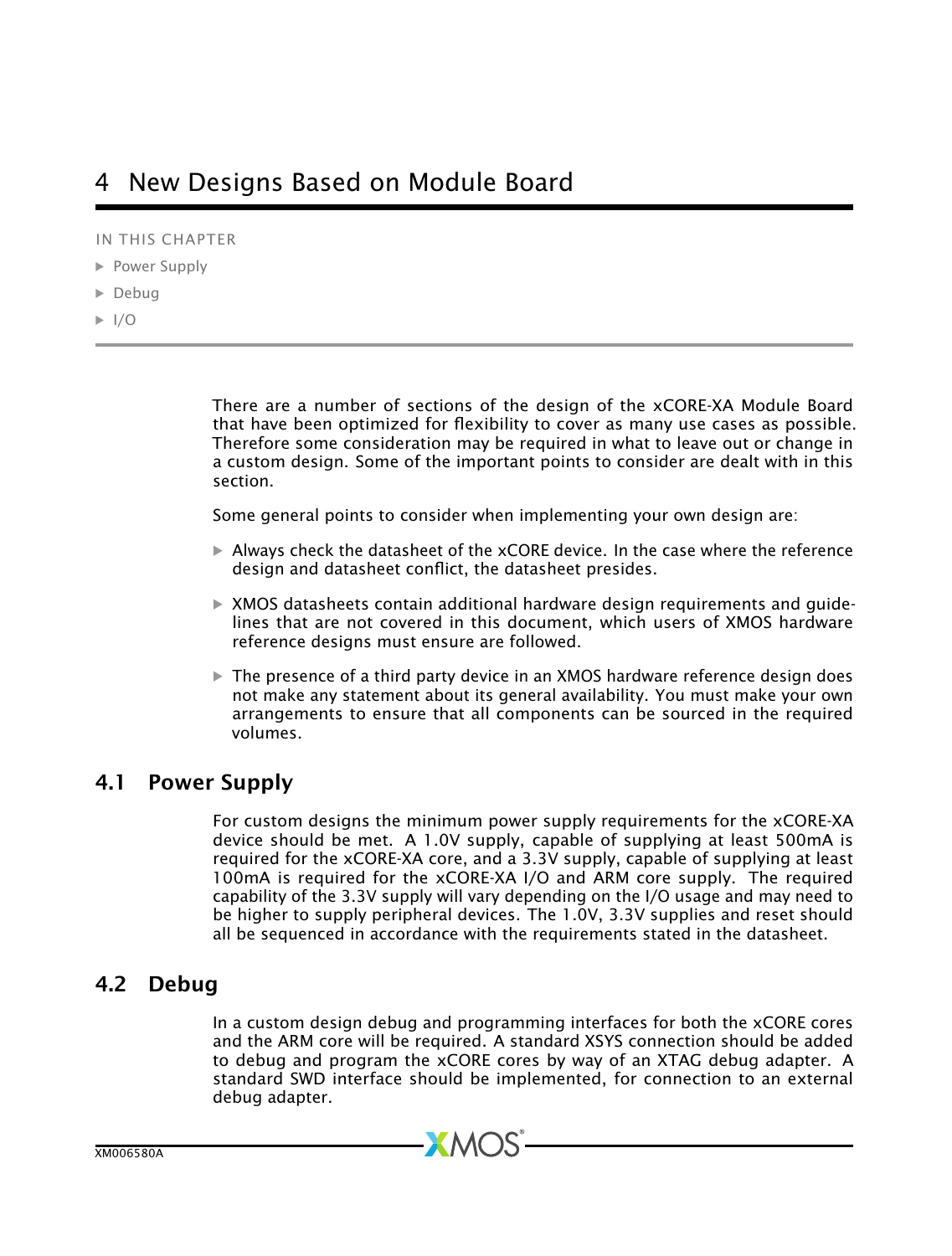#### 4.3 I/O

<span id="page-17-0"></span>Attention should be paid to the I/O planning for both the xCORE and ARM cores. The peripherals provided by the ARM core can be multiplexed to a variety of different pin groups, care should be taken to ensure there is no overlap. the xCORE I/O should be mapped, with care taken to ensure that port types are used appropriately, and that bi-directional usage for wide ports is avoided.